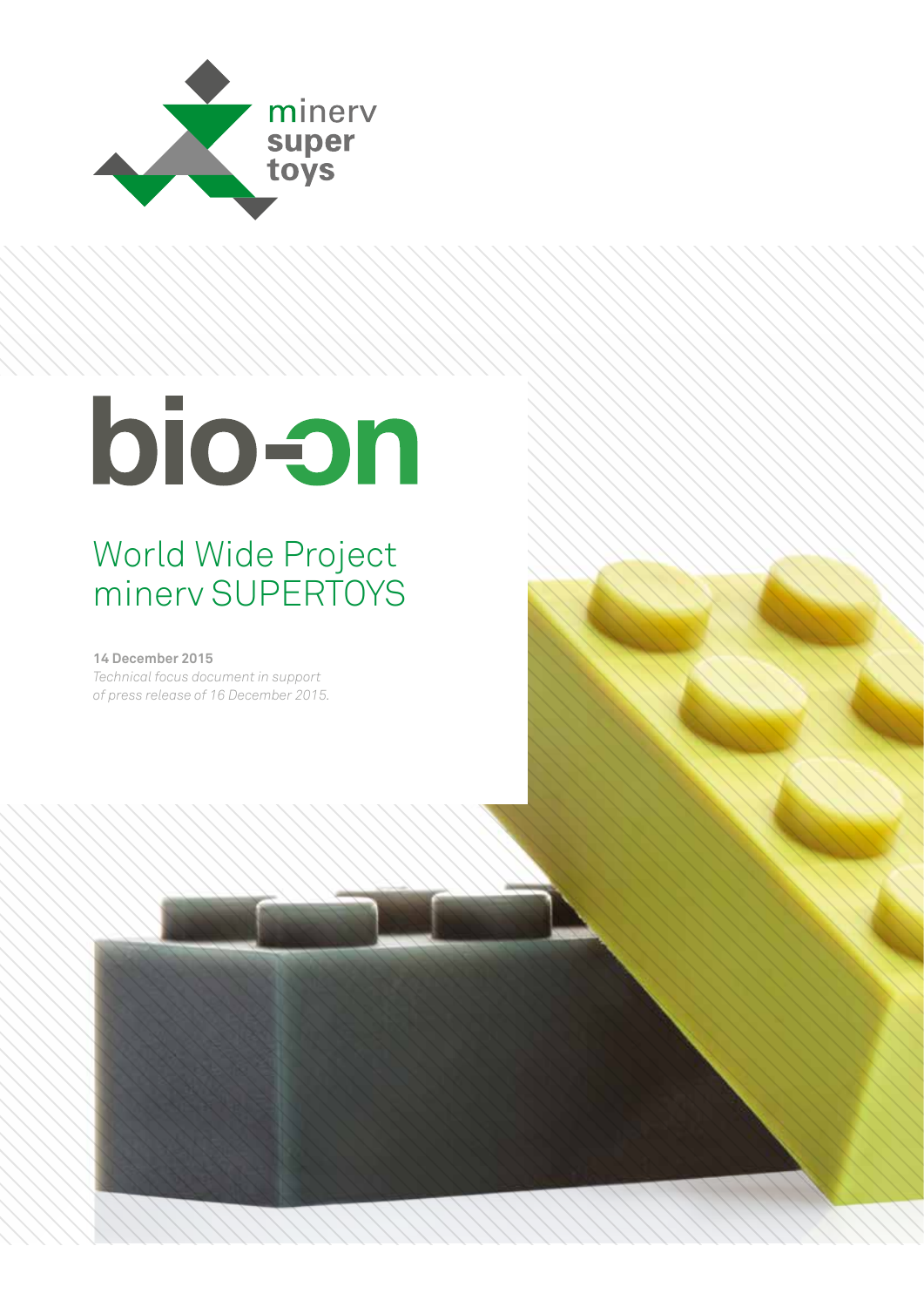## World wide research project minerv supertoys



## Foreword

The desire for a safe, sustainable future for our children has led to our commitment to the development of new materials that do not represent a risk for future generations and do not waste our planet's resources. Technological developments in the world of toys have raised new questions relating to their safety, and have made consumers aware of the safeguards that must be in place to guarantee the health of their children.

The European Community recently issued stringent legislation on the safety of toys with **Directive 2009/48/EC**, widely referred to as the **TDS (Toy Safety Directive)**, which has been implemented into the standard international procedure for the safety requirements for toys **EN 71** and implemented through local legislation by individual Member States.

In this context, **Essential Safety Requirements** have been clearly laid down in the **TDS**, in order to ensure that toys not fully complying with the **EC Directive** are not placed on the market. Firstly, it is laid down that the toys, or the chemical products they contain, must not in any way endanger the health and safety of users or third parties. The toys must not present any

risk of adverse reaction to people's health following exposure to the chemical substances or compounds contained therein.

A great deal of attention is also placed on this subject in the **United States (USA)**, whose **Consumer Product Safety Commission** has published stringent regulations **(Toy Safety)** in line with the EC.

All adverse effects on both health, including long-term effects, and on safety, including all possible minor or major injuries, are therefore covered. The essential safety requirements envisage that **toys must be safe** for both direct users and third parties, i.e. parents or other carers, other children and even for strangers. Secondly, the essential safety requirements specify that toys must be safe when used **according to their intended use or any other use**  imaginable, bearing in mind the typical and often unforeseeable behaviour of children. Therefore, it is not sufficient for toys to be safe solely when they are used in the way intended by the manufacturer; they must also be safe in any other possible situation.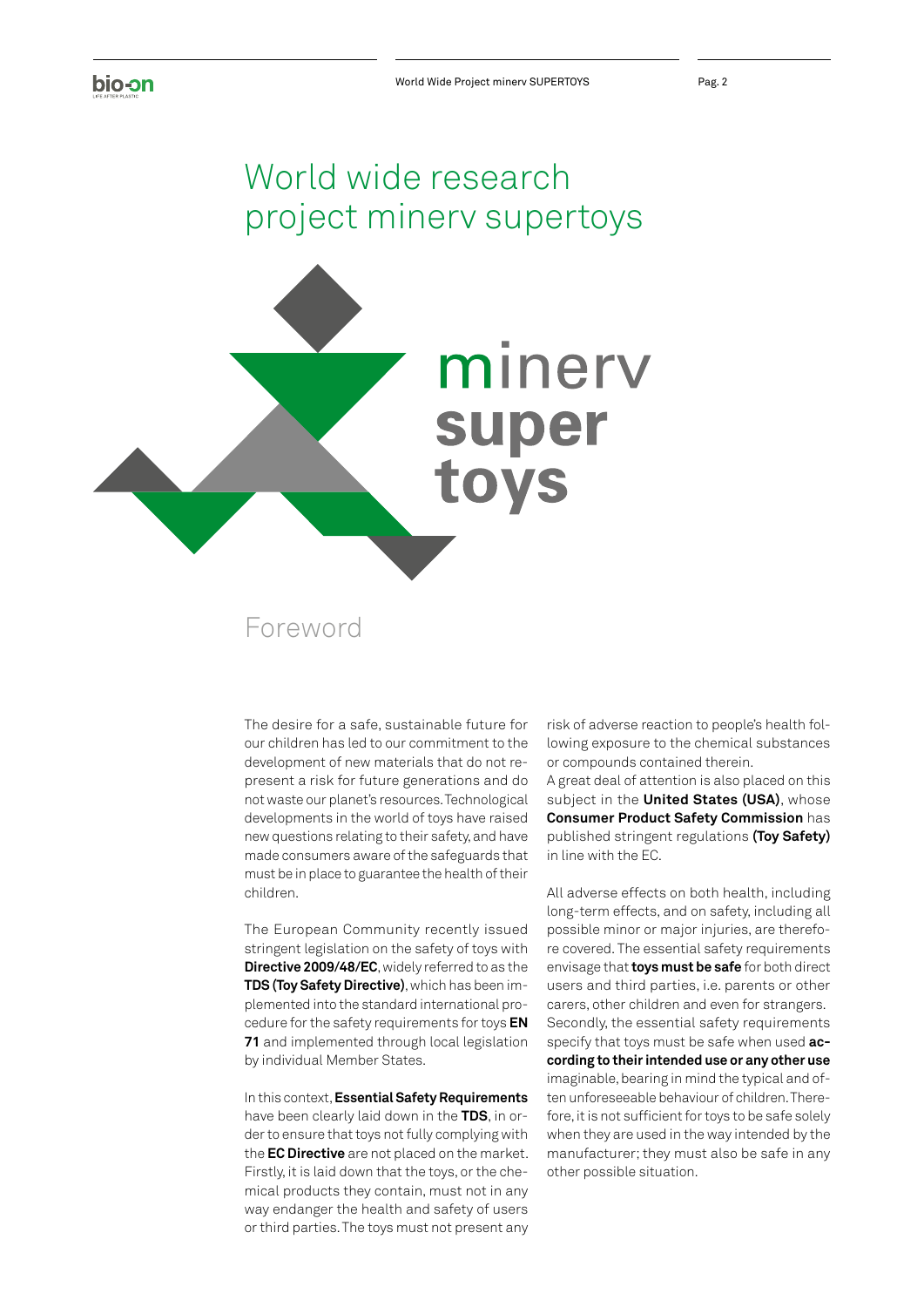



## Minerv PHA

Since 2007, Bio-on has been constructing a more sustainable future for the plastics sector, with proprietary know-how regarding the production of PHAs (polyhydroxyalkanoates), which are considered the best biopolymers by those consciously looking to the future. PHAs are plastics made 100% from renewable waste plant sources, with no competition with food supply chains, and are 100% biodegradable in a variety of environmental conditions, without dispersal of residue following biodegradation. Bio-on designed and patented the world's first fully bio-based PHAs plastic (certified since 2014 by the United States Department of Agriculture - **USDA**) and 100% naturally biodegradable in water and soil (certified since 2008 by **Vinçotte**) without the use of chemical solvents. This exceptional product is obtained through the natural fermentation of bacteria fed by by-products from the agricultural industry (no human food).

Bio-on biopolymers have extraordinary properties that adapt to the injection and extrusion methods currently in use in the plastic industry and can cover a vast range of strategic applications: biomedical, packaging, design, clothing, automotive and more.





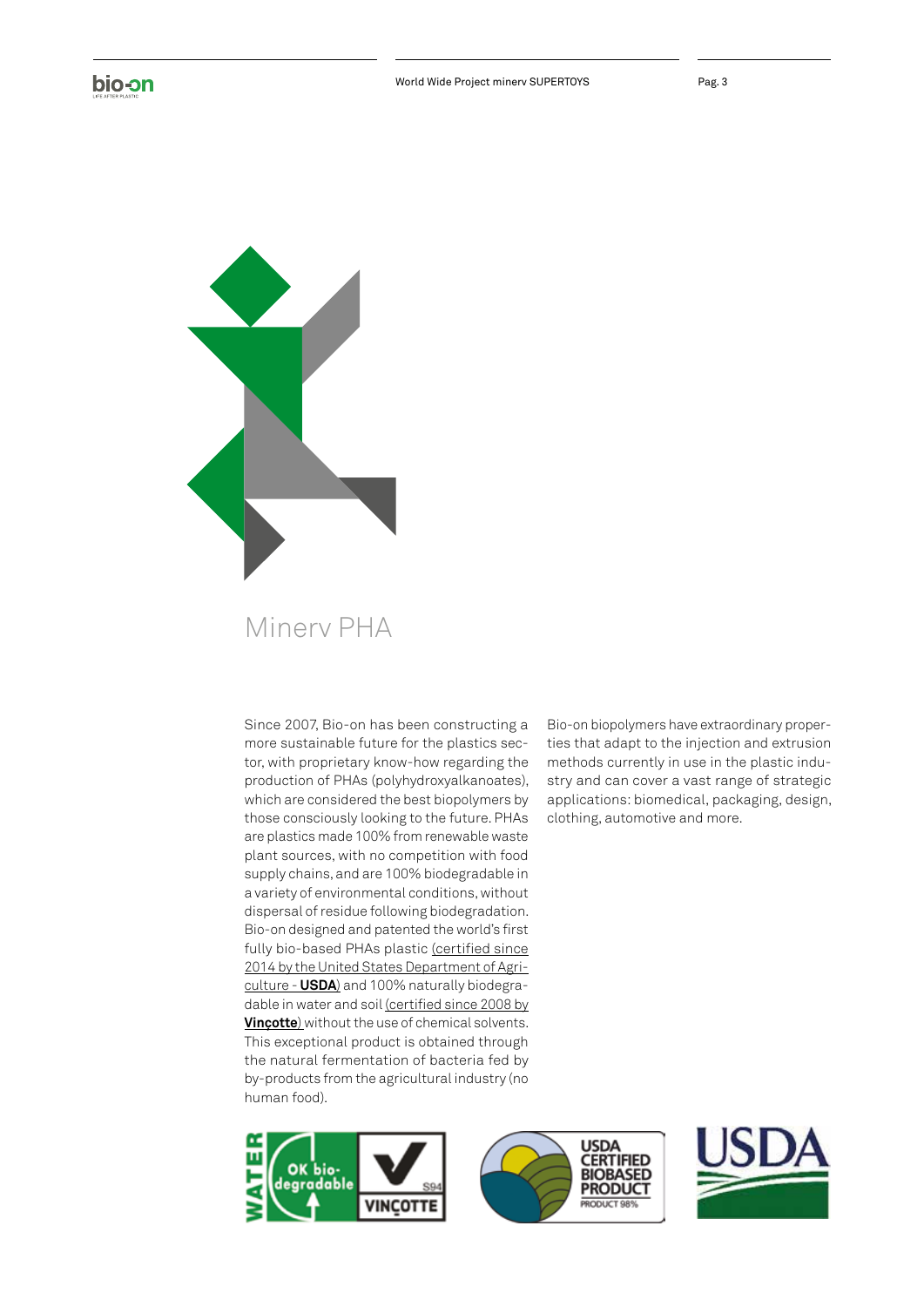## Minerv PHA supertoys

Bio-on's commitment to developing special grades of PHA entirely dedicated to toys began in **2014**, based on an awareness of the complete sustainability of its platform product called **minerv PHA**, and of its total safe use in contact with the human body, through the skin or biological fluids such as saliva and lacrimal fluid. The rigorous scientific approach that has always distinguished the development of all standard grades of **minerv PHA** by Bio-on, ensured by close scientific collaborations with polymer science and technology experts, particularly with the laboratories directed by Prof. P. Fabbri at the Department of Civil, Chemical, Environmental and Materials Engineering at the University of Bologna, has been applied in its most rigorous form yet to the **Minerv PHA Supertoys Research project**.

### **The first results of Bio-on's commitment to the toys sector are available from today.**

The **Minerv PHA Supertoys** special grade has been created in its first formulation, completely devoid of any chemical substance prohibited or restricted by Directive 2009/48/EC. This innovative material has also been used to make the **Minerv PHA Supertoys building bricks**, *similar to LEGO bricks*, **which use extremely high quality standards and represent a major hallmark of quality in the world**.

The **Minerv PHA Supertoys** special grade contains no substances classified as carcinogenic, mutagenic or toxic for reproduction; it also contains no prohibited or restricted flavourings; the colours are made using master batches suitable for toys and contact with food.





The biocompatibility of poly(hydroxyalkanoates) was studied and confirmed several years ago, but Bio-on's determination today to develop innovative materials that pose no risk from direct use by our children has driven the **launch of this advanced research project** aimed at designing and making **minerv PHA**-based formulations specifically dedicated to the manufacture of toys and that fully meet the **Essential Safety Requirements** laid down in the **TDS**.

The ductility of the grades developed is modulated through the intrinsic properties of the Minerv PHA platform product, without the use of huge quantities of plasticizers and the complete absence of phthalates. For the first time in the world, a rigid material can also be flexible when under stress. The perception is of having two functionalities in a single type of material. A new sensation.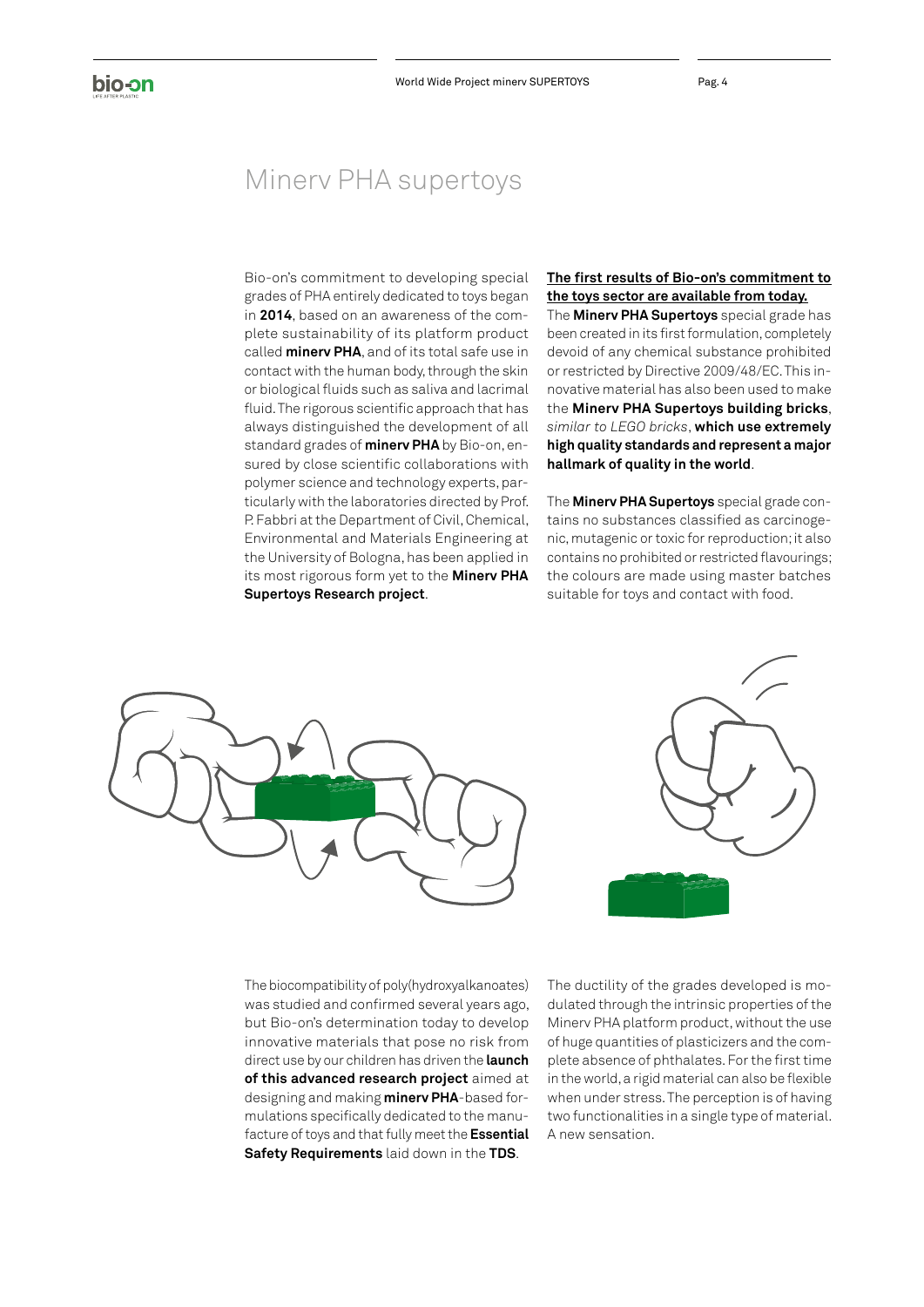Toys made with the **Minerv PHA Supertoys** grade comply with all hygiene requirements because they can be repeatedly washed with hot or cold water.

The **Minerv PHA Supertoys** research and industrial development project began in 2014, and will proceed in three main areas:

- **1.** continual improvement of **Minerv PHA Supertoys** grades, in a bid to find increasingly better properties for the toys and total safety for our children, in full compliance with **EU** regulations;
- **2.**improvement of the processing technology of **Minerv PHA Supertoys** grades, in order to manufacture toys with increasingly advanced functional, aesthetic and precision characteristics, beginning with the considerable results always achieved thanks to the partnerships with Bio-on;
- **3.** sharing and communication of results with the public through press releases, articles in specialist media and dedicated events.

**Bio-on**, the designer and Team Leader in the generation and realisation of this research project, intends to involve all companies or researchers that will have proposals to be verified and that are capable of improving the quality standard of this new platform product dedicated to toys from around the world.

The platform created by **Bio-on** for toys envisages sharing technology and coordinating objectives in order to be able to define and realise important research and development projects increasingly quickly.

The research and development phase of the **Minerv PHA Supertoys** project has no commercial goal and aims solely to demonstrate whether or not specific, eco-sustainable and completely biodegradable formulations can be created for making toys that are safe for people and the environment, without losing out on the end product's functionality and aesthetic.

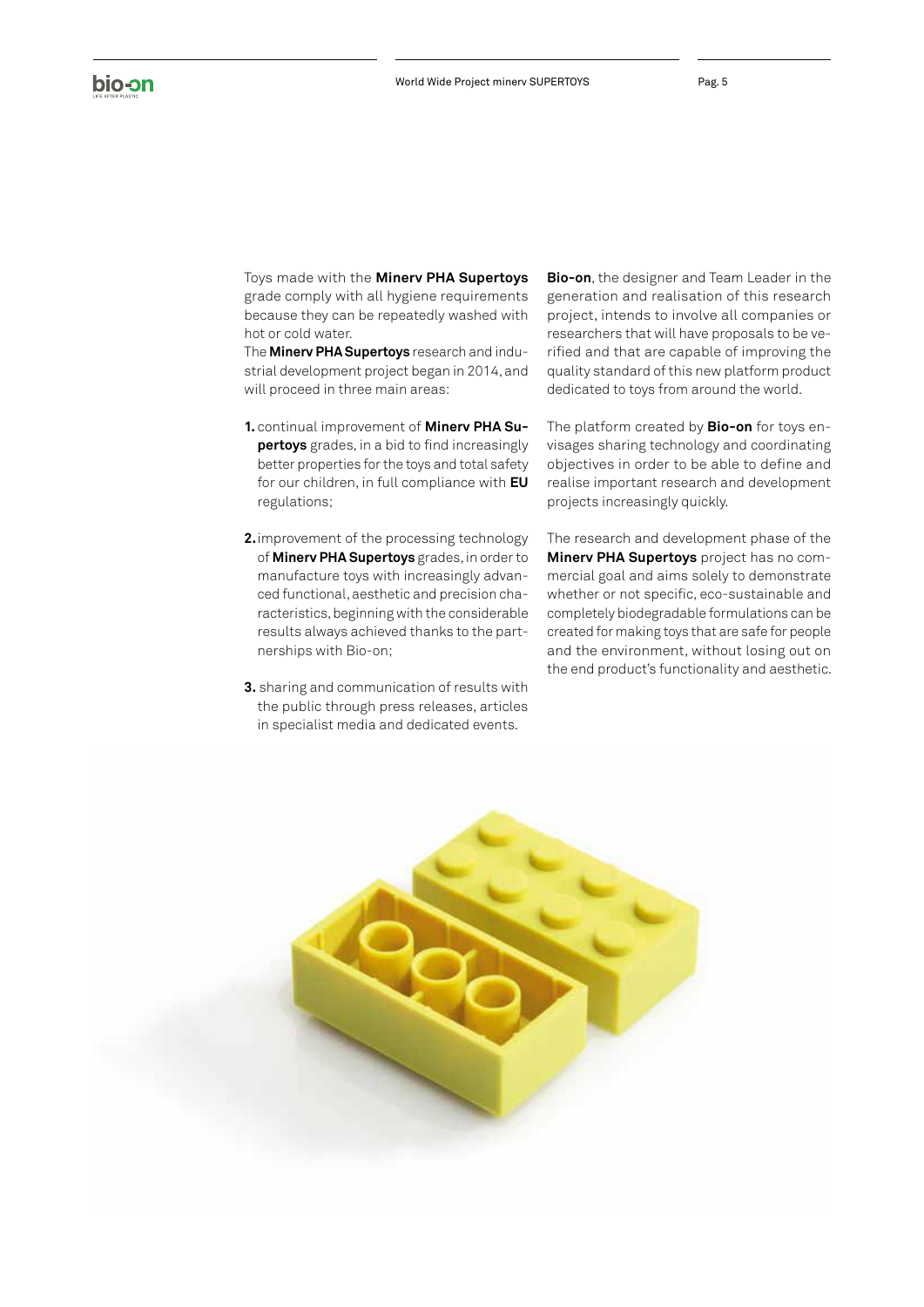## Open source research team minerv PHA supertoys



The project began in **2014** and is scheduled to conclude in December **2017** with the creation of 2 specific research grades of product called **minerv supertoys type "R"**, with high rigidity and strength, and **minerv supertoys type "F"**, with high flexibility and ductility.

The research and development team is an open platform and anyone able to bring experience, ideas and practical work, can contact Bio-on at the e-mail address below specifying in the subject line **"MINERVSUPERTOYS - friendly"**:

#### *info@bio-on.it*

The development platform created and coordinated by Bio-on for the **minerv PHA supertoys** research and development project currently has no commercial goal; its aim is to find innovative and revolutionary solutions in the generation of PHA-based materials for toys. With this project we wish to introduce a new development methodology that places commercial/financial aspects on a secondary level (to be considered solely at a later stage) and focuses instead on the social aspect of innovation.

Bio-ON S.p.A. is not liable for any communications regarding this report and its content and/ or circulation of this report and its content, in whole or in part, by third parties.

Web links for more information on the standards governing the production of toys in Europe and the United States (USA).

#### **EC Directive:**

*http://eur-lex.europa.eu/LexUriServ/LexUriServ. do?uri=OJ:L:2009:170:0001:0037:en:PDF*

#### **TDS (Toy Safety Directive)**

*http://ec.europa.eu/growth/sectors/toys/safety/guidance/index\_en.htm*

**USA (Consumer Products Safety Commission)** *http://www.cpsc.gov/en/Business--Manufacturing/Business-Education/Toy-Safety/*

More information can be found in a directory at **www.bio-on.it**. It can be accessed from the home page. The directory contains information, videos and links, in different languages, including English (GB), German (D), French (F), Portuguese (P) and Spanish (ES).

A selection of photographs describing the development of the minerv SUPERTOYS project are shown below. The photographs are the property of Bio-on SPA and may be shared for specific purposes on request. Each photograph has a code.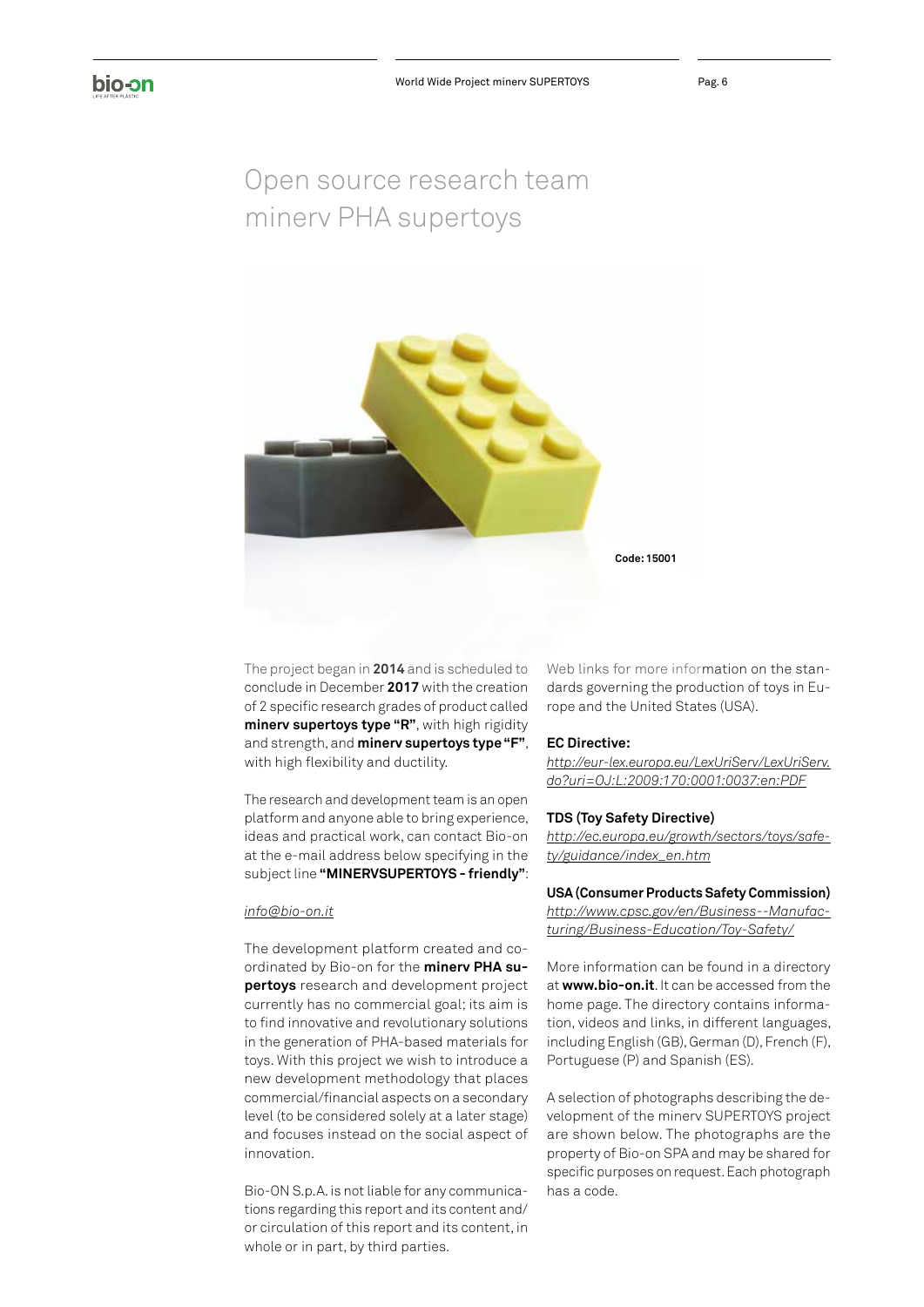



**Code: 15002**

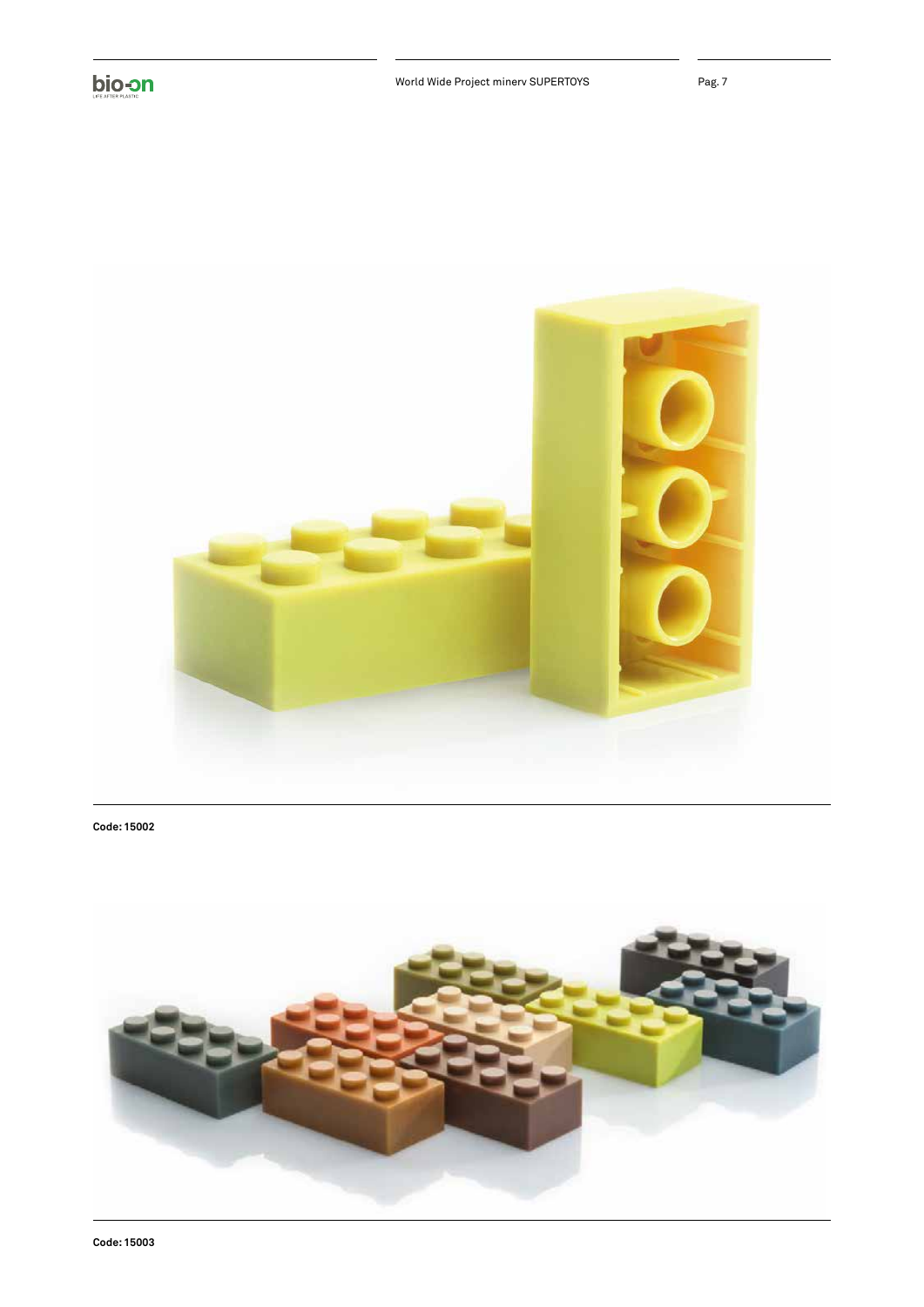



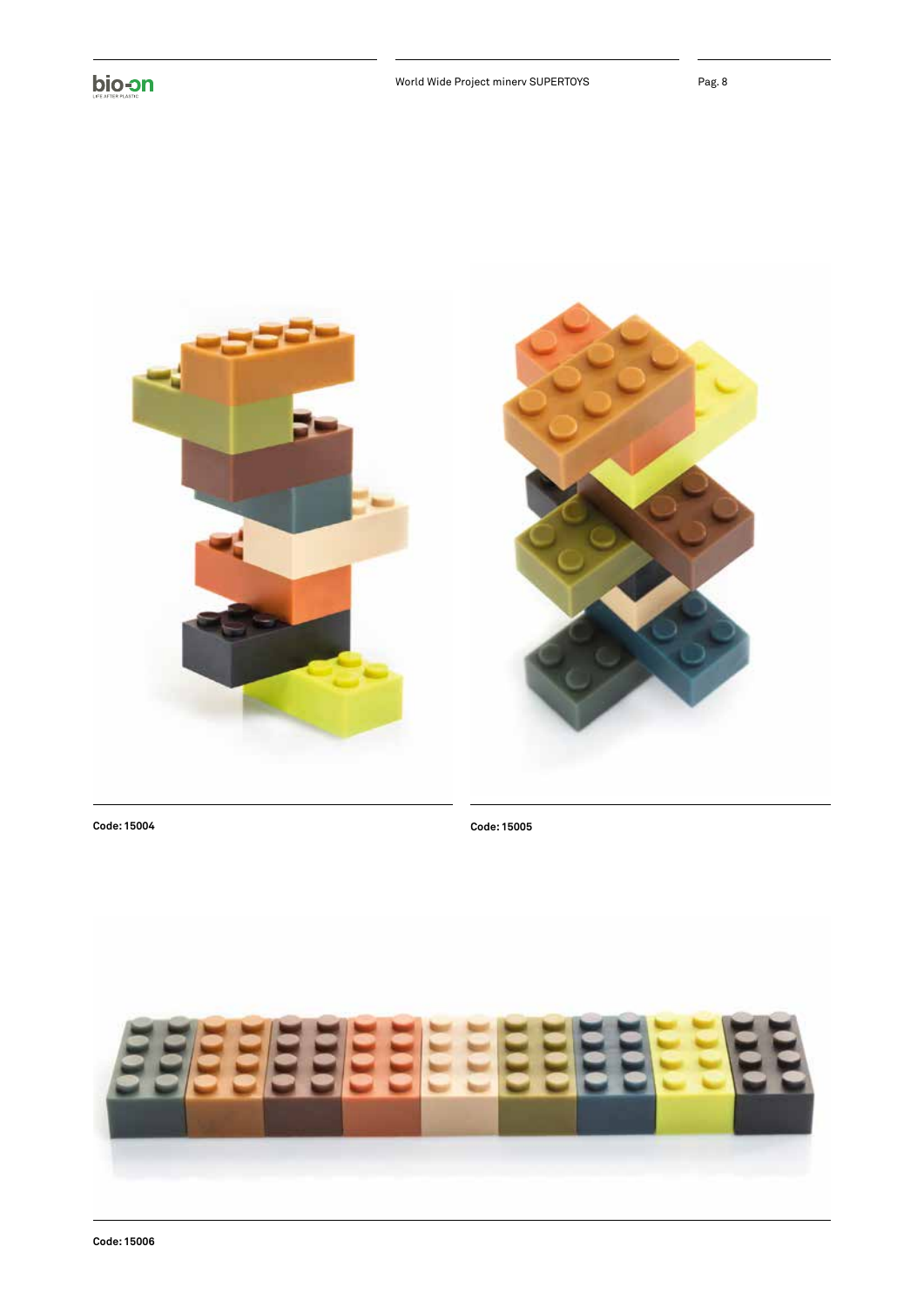

**Code: 15007**

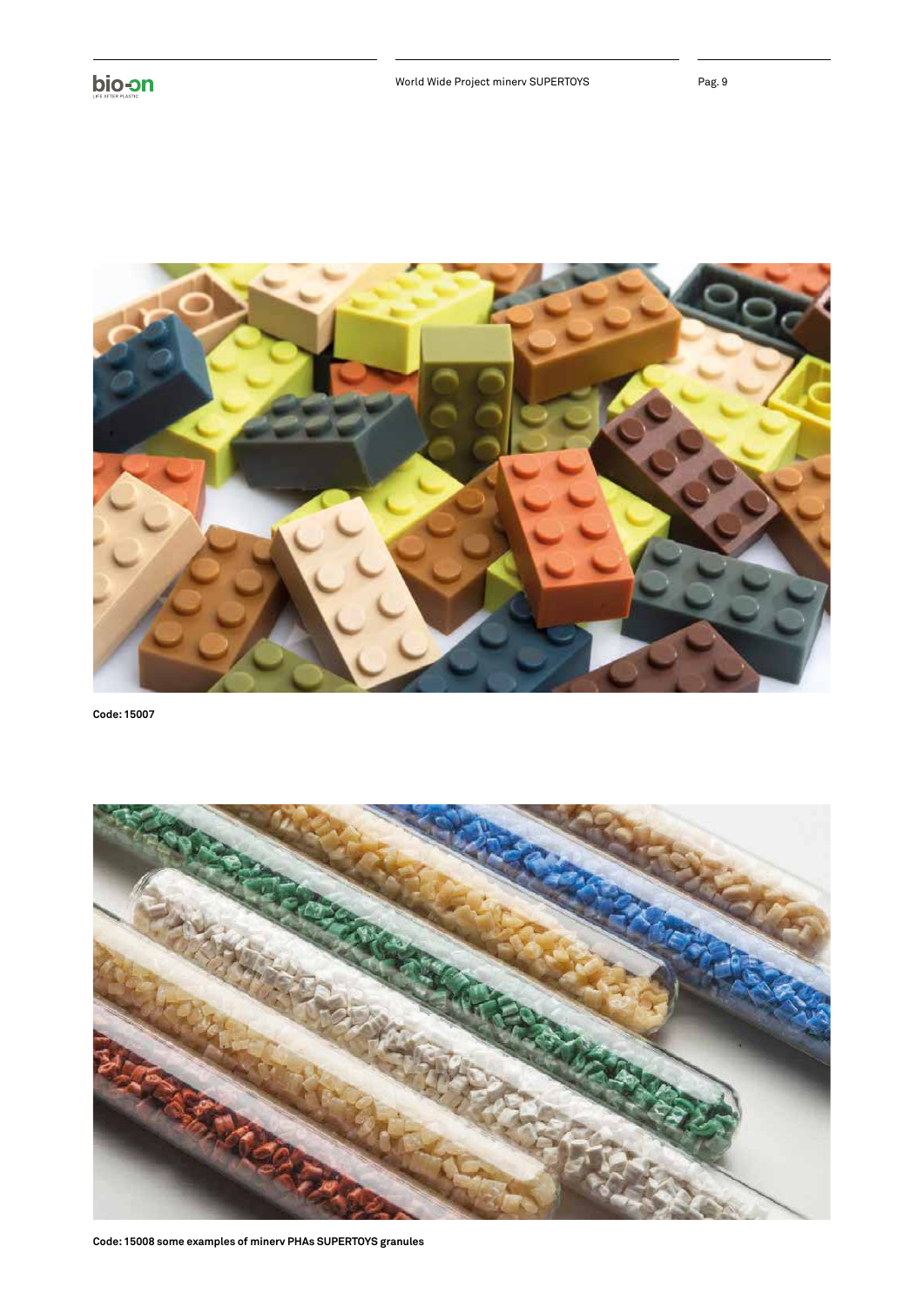

**Code: 15009 detail of mould for brick similar to LEGO bricks**



**Code: 15010 detail of side of mould for brick similar to LEGO bricks**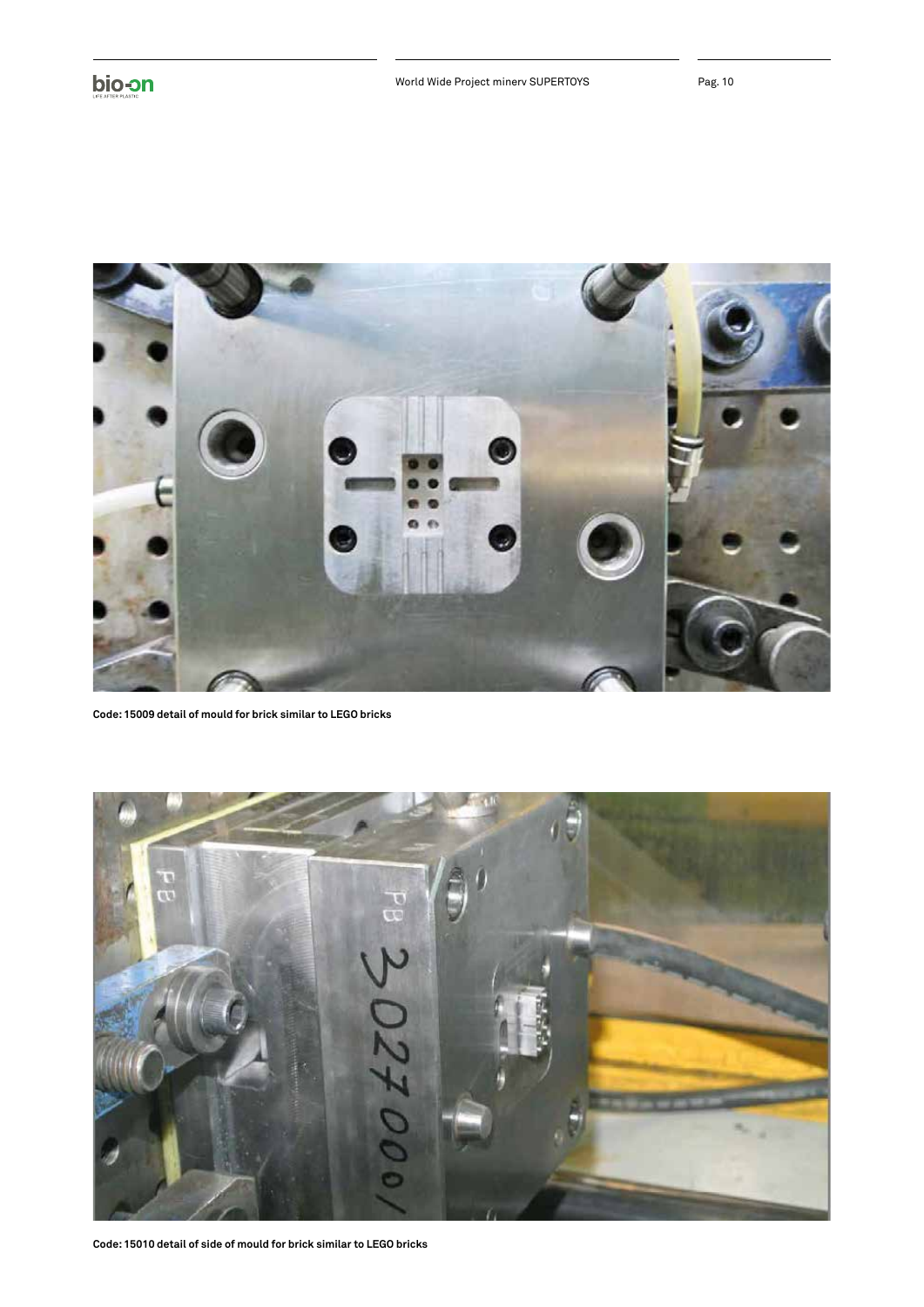

**Code: 15011 detail of injection press for brick similar to LEGO bricks**